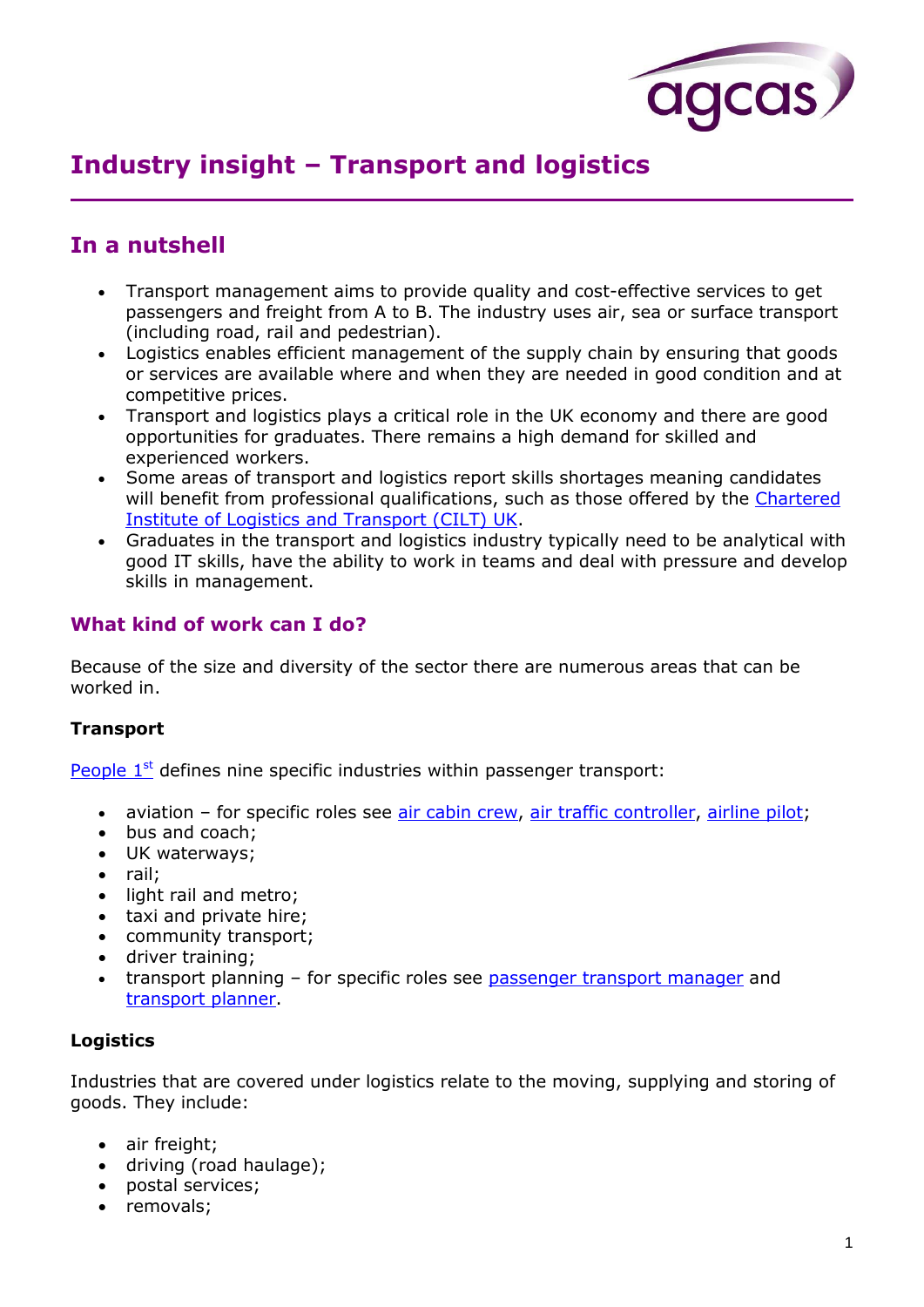- sea and rail freight;
- storage and warehousing;
- wholesaling.

For more information on the above areas of logistics see [Delivering Your Future.](http://www.deliveringyourfuture.co.uk/)

Specific roles that fall within logistics include [freight forwarder,](http://www.prospects.ac.uk/freight_forwarder.htm) [logistics and distribution](http://www.prospects.ac.uk/logistics_and_distribution_manager.htm)  [manager,](http://www.prospects.ac.uk/logistics_and_distribution_manager.htm) and [warehouse manager.](http://www.prospects.ac.uk/warehouse_manager_job_description.htm)

There are various functions that you can perform in the above areas of transport and logistics, they include:

- planning;
- strategy;
- management of people, projects, functions and products;
- finance:
- marketing;
- customer service;
- engineering;
- research and development;
- information technology;
- health and safety.

Some of the larger graduate training schemes across the sector allow you to sample different departments to get an overview of the company and the key skills required in various roles.

#### **What's it like working in this industry?**

- Transport and logistics exemplify the 24/7 culture. Some, but by no means all, roles require shift work including evenings, nights and weekends. In addition, depending on the role, travel may be a regular feature both locally, nationally and even internationally.
- There are many factors that affect the industry and that will continue to have an impact in the future. They include: environmental issues, sustainability, IT, state of the economy, fuel costs or a decrease in the world supply of fuel, changes in the sourcing of overseas products, social inclusion, global tourism trends, legislation and funding.
- Graduate initial salaries can range from £15,000 to £18,000 and may be double this at managerial level. It may be possible to reach a management position within five years. (The Chartered Institute of Logistics and Transport (CILT) UK, 2012).
- The UK logistics industry is worth over £96billion to the UK economy each year and employs around 2.3 million people in over 188,000 companies. Approximately 8% of the UK workforce is employed in logistics (Delivering Your Future, 2012).
- Wholesaling employs the greatest number of people in logistics with 41% of the workforce. The postal service is the second largest logistics employer with 14% of the workforce, while driving (road haulage) accounts for 13% of the workforce. A quarter of the value of all transported goods in the UK is carried as air freight (Delivering Your Future, 2012).
- The UK passenger transport industry contributes approximately £23.6billion to the UK's GVA. Passenger transport employs around 735,000 people in the UK and is critical to the UK economy. Four sectors within passenger transport dominate the industry, they are: bus and coach, taxi and private hire, rail, and aviation. Together they account for 88% of the passenger transport industry (People  $1<sup>st</sup>$ , 2012).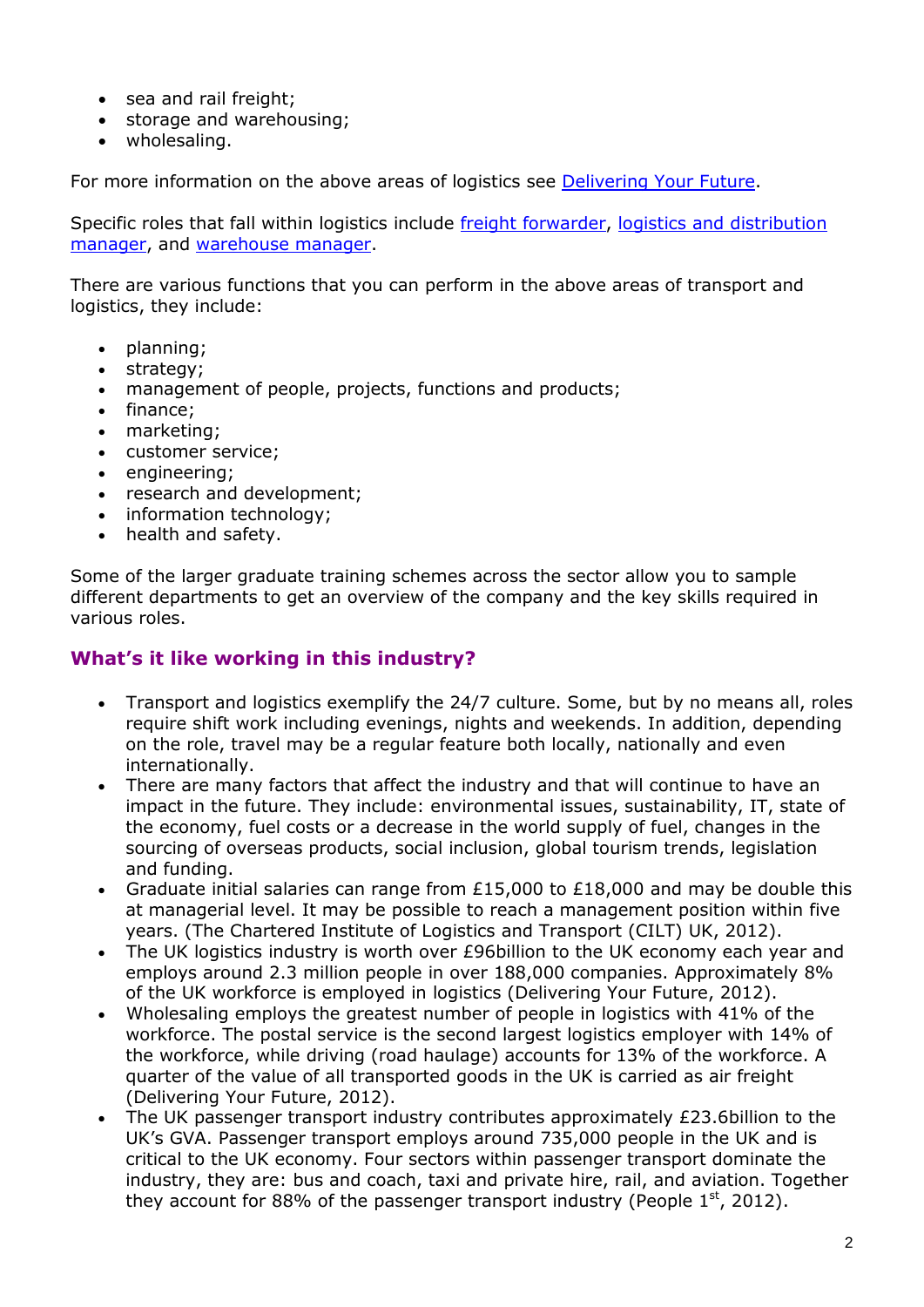- 78% of the passenger transport sector is male, although there are variations within the sector, e.g. only 13% of taxi drivers are female but 79% of air travel assistants are female. There is also a significant gender imbalance in logistics, with 76% of the workforce in England being male (People 1<sup>st</sup>, 2012 and Skills for Logistics, 2010).
- 18% of the passenger transport industry would describe themselves as being from a black, Asian, or ethnic minority background compared to 9% in the logistics industry (People  $1<sup>st</sup>$ , 2012 and Skills for Logistics, 2010).
- There are opportunities to work all over the UK in most divisions of transport and logistics with increasing opportunities to work globally.

## **Entry and progression**

## **How do I find a job?**

Transport and logistics sector jobs are advertised all year round through various channels including company websites, careers services, recruitment agencies, national and local press, graduate directories and local authority departments. There are also specific websites dedicated to transport and logistics, including:

- [Aviation Jobsearch;](http://www.aviationjobsearch.com/)
- **[Careers in Logistics;](http://www.careersinlogistics.co.uk/)**
- CILT [Appointments Online;](http://www.ciltuk.org.uk/pages/appointments)
- [Flightglobal;](http://www.flightglobal.com/)
- [Jobs in Transport;](https://www.jobs-in-transport.com/)
- [Logistics Manager;](http://www.logisticsmanager.com/)
- [Planning Resource Jobs;](http://jobs.planningresource.co.uk/)
- [Supply Chain Online.](http://www.supplychainonline.co.uk/)

Essential background reading about the industry, careers, qualifications and current issues that can help with sourcing a job are available from professional bodies and sector skills councils such as:

- [Chartered Institute of Logistics and Transport \(CILT\) UK;](http://www.ciltuk.org.uk/)
- [Department for Transport \(DfT\);](http://www.dft.gov.uk/)
- People  $1<sup>st</sup>$ ,
- Skills for Logistics:
- [Transport Planning Society \(TPS\).](http://www.tps.org.uk/)

Graduate training schemes are available with some large employers and are typically in the areas of freight forwarding, logistics and distribution management, transport planning and passenger transport management. The training schemes usually work on a rotation basis, allowing trainees to experience different areas of the business. Recruitment onto the schemes is usually carried out at certain times of the year (typically with a September start date) and early applications are advisable. Check specific companies' websites for further details.

Speculative applications are accepted in the transport and logistics industry and may be particularly useful with small companies who may not have large recruitment budgets. Be sure to express the sort of role you are interested in and ask to be kept on file in case any suitable positions arise.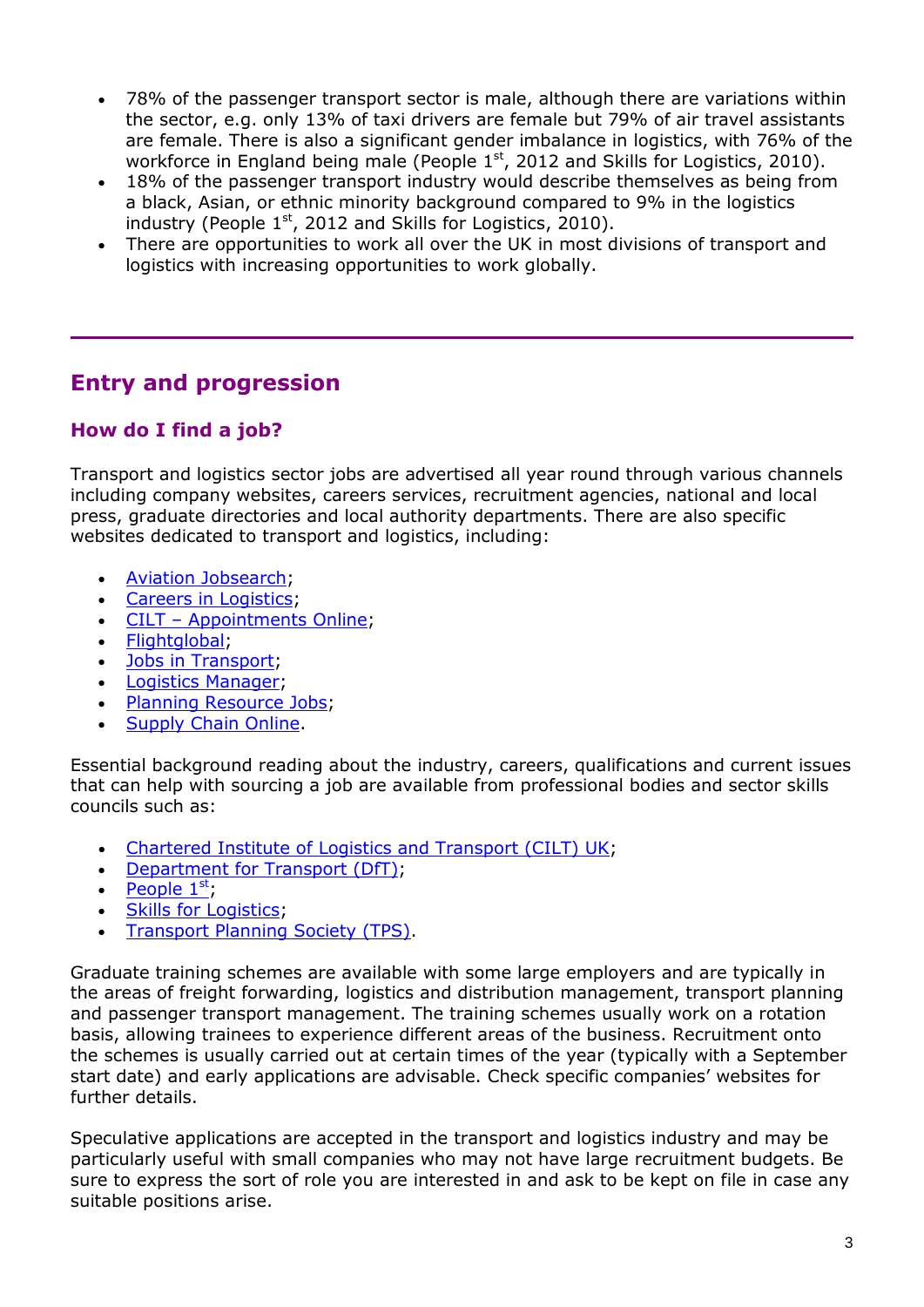### **What skills do I need?**

[Skills for Logistics](http://www.skillsforlogistics.org/) and People  $1<sup>st</sup>$ , the two sector skills councils for logistics and passenger transport, report skills shortages within the sectors. These are in various areas and include technical, practical and IT skills. The [National Skills Academy for Logistics](https://logistics.nsacademy.co.uk/) can help employees to gain required skills and advises employers on training schemes.

Skills that employers look for in the logistics and transport sector include:

- good communication (written and verbal);
- teamwork skills;
- analytical problem solving skills;
- ability to multitask;
- ability to work under pressure;
- customer service skills;
- people management skills;
- good organisational and planning skills.

You should also be willing to take on responsibility early. Solutions do not happen overnight so you need to appreciate that projects you have worked on may continue to impact on society for years. The ability to see the bigger picture and the broader impact of your decision making is essential.

Specific degrees are available in logistics and transport/distribution management and for some roles a degree in this area may be an essential requirement. However, this is a multidisciplinary industry and the skills and knowledge required can be extremely varied. This means that degrees in many different subjects can be useful including engineering, economics, marketing, IT, business studies, mathematics, languages and HR.

Transport and logistics is an industry that is fairly accessible to those without a degree or HND and it may be possible to start at a lower level and work your way up. However, having a degree or HND can be a good demonstration of the relevant skills you possess and can help set you apart from the competition. Certain qualifications are also required for management positions and having a degree or other higher education qualification can help you to reach these roles quicker.

#### **Where can I find work experience?**

Employers value relevant experience as it not only shows your capability and skills in the area but also demonstrates your interest and commitment to the industry.

Sandwich degrees are available in relevant subjects such as logistics and supply chain management, and transport management and logistics. These courses allow the student to spend a year in industry, acquiring the practical skills to accompany the theory they learn on the course. They can be extremely useful in demonstrating what it would be like to work in the sector and may lead to extra work experience afterwards and potential job offers.

Other related work experience, such as warehousing, customer service, administration or general management would be an advantage. This may be achieved through part-time or temporary work and would demonstrate that you have skills in teamwork and communication.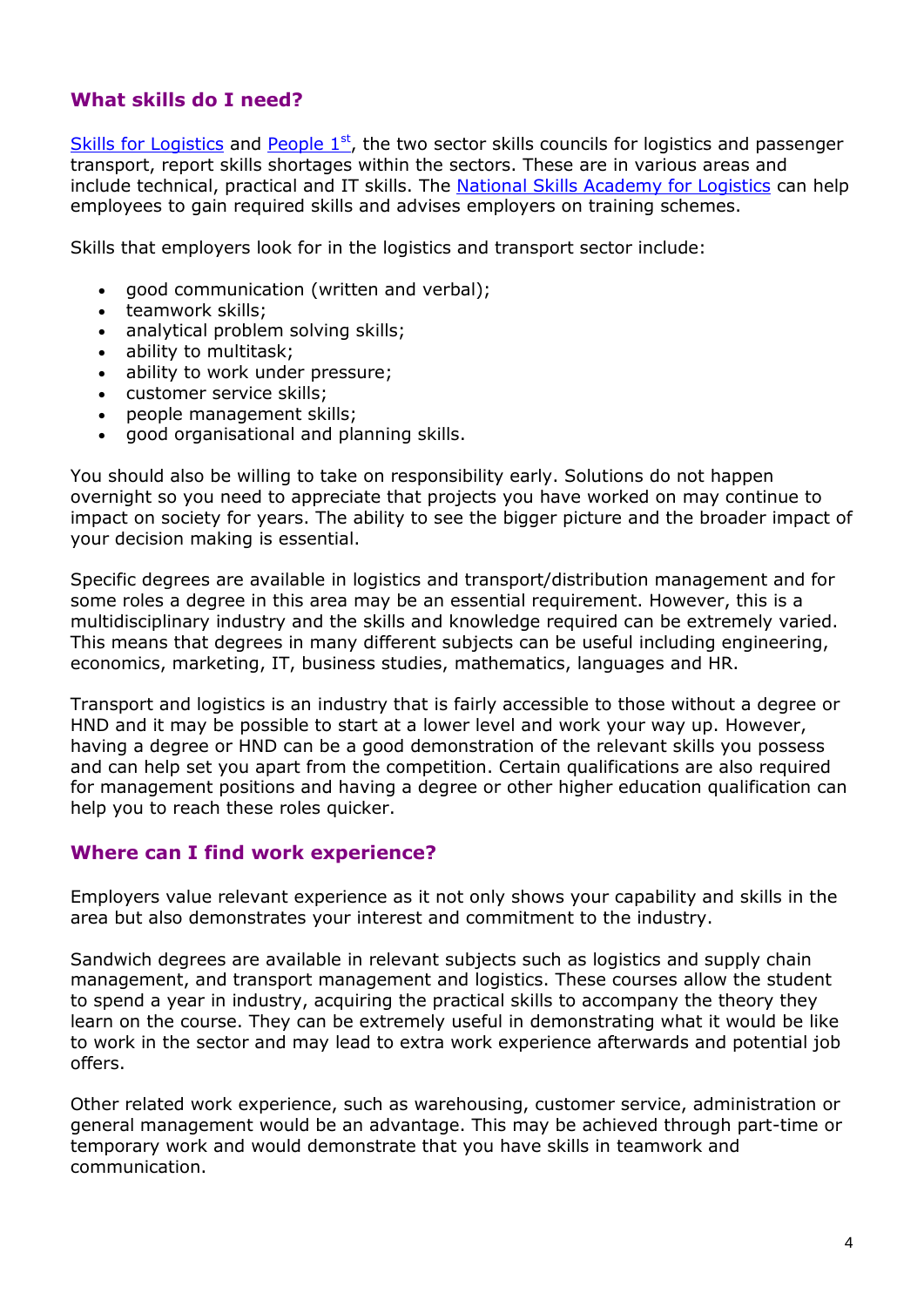You could also get in touch with logistics or transport companies to see if they offer periods of work experience or opportunities to work shadow their employees. When enquiring about this make sure you specify your interest in the area and be clear about your availability.

### **Is postgraduate study useful?**

Entry into the transport and logistics industry does not require a postgraduate qualification; however they are particularly useful for career progression, especially if you want to reach management positions.

A relevant Masters degree or other postgraduate qualification may enable you to enter at a higher level but it is also possible to carry out further study once you are in a role. Specific subjects vary depending on the area of the sector you wish to work in but may include general business courses such as the Masters in Business Administration (MBA) or specific transport and logistics qualifications. The Chartered Institute of Logistics and [Transport \(CILT\) UK](http://www.ciltuk.org.uk/) offers a number of relevant professional qualifications, including:

- Level 2 Certificate in Logistics and Transport aimed at new entrants to the profession;
- Level 3 Certificate in Logistics and Transport suitable for those in junior management or supervisory positions;
- Level 5 Professional Diploma in Logistics and Transport designed for graduate entrants and managers;
- Level 6 Advanced Diploma in Logistics and Transport for those in middle management wanting to move into a more strategic role.

Many companies will support their employees through these qualifications.

#### **How can my career develop?**

There are many opportunities to reach supervisor, management or director levels within the transport and logistics industry. In large companies or local government, career paths are likely to be structured with defined training routes or qualifications that lead to promotion. Smaller employers may not have a specific career pathway and promotion is likely to come with experience and increased responsibility.

In all areas, continued professional development is an important aspect of the role and will help with career progression. Professional bodies such as the Chartered Institute of [Logistics and Transport \(CILT\) UK](http://www.ciltuk.org.uk/) and the [Transport Planning Society \(TPS\)](http://www.tps.org.uk/) offer help and support in professional development and training and have dedicated sections on their websites.

In some sectors of transport and logistics it may be necessary to move locations or employers in order to progress. You may also want to experience different modes of transport or to specialise in a particular niche area. Due to the nature of transport and logistics work, many large companies have international offices or connections with overseas companies and so working abroad may be possible.

## **Typical employers**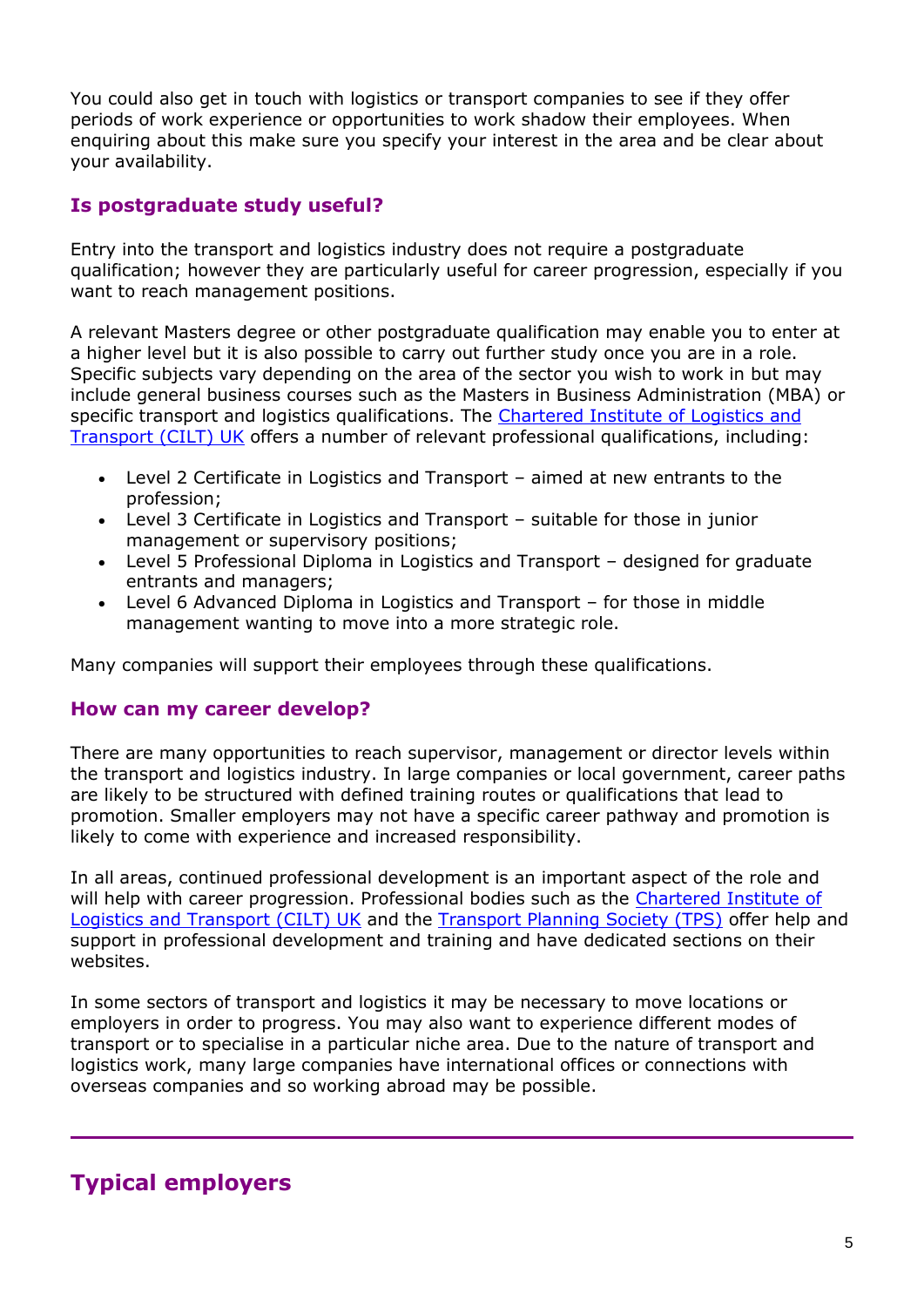The main professional body for this diverse sector is the [Chartered Institute of Logistics](http://www.ciltuk.org.uk/)  [and Transport \(CILT\) UK](http://www.ciltuk.org.uk/) but many other organisations and examining bodies are involved. More information about these sectors can be found on the websites of the two sector skills councils - [Skills for Logistics](http://www.skillsforlogistics.org/) and [People 1](http://www.people1st.co.uk/)st.

## **Big players**

- Central and regional government and local authority schemes, for example: the Department for Transport via the Civil Service Fast Stream, the Highways Agency, local authorities including Transport for London, and the armed forces.
- Transport consultancies.
- Airport authorities: such as BAA, employ graduates although they tend to have few specific graduate opportunities. Some individual airports offer graduate schemes.
- Airlines: British airlines and international carriers including British Airways, Ryanair, Flybe, Tui and freight airlines such as TNT and DHL.
- Network Rail.
- Passenger transport companies: such as Go-ahead, National Express and First Group, running buses, trains and trams.
- Third-party logistics (3PL), freight forwarders and shipping companies: e.g. Exel/DHL, TNT, Maersk, Allport Ltd, Stobart Group, Kuehne + Nagel, and Freightliner.
- Postal services with Royal Mail being the largest employer.
- Supply chain logistics, including manufacturing and retail companies, which offer logistics graduate schemes, sometimes described as distribution or supply chain management.

### **Small to medium-sized enterprises (SMEs)**

There are many opportunities with small and medium-sized companies in the transport and logistics area. People  $1<sup>st</sup>$  report that over 97% of the passenger transport industry is made up of micro businesses due to the dominance of taxi and private hire operators. While [Delivering Your Future](http://www.deliveringyourfuture.co.uk/) state that on average in the UK, 83% of businesses employ fewer than 10 people.

This means that although the big players in the industry account for a large percentage of the workforce, you should also consider the smaller, independent companies when looking for a job. They will be available in areas such as road haulage, removal firms, storage and warehousing, transport consultancies and private hire operators.

These smaller companies are less likely to offer graduate training schemes and career progression may be less structured. However, it is likely that you will be able to take on more responsibility from an early stage and you might also have the opportunity to work in a variety of different areas within the company. These small enterprises typically advertise vacancies on their own company website, in the local press or through networking and word of mouth.

### **Self-employment**

Self-employment is not widely possible across the whole of the sector but it is available in certain areas. With experience it is possible to become self-employed as a consultant offering expertise across parts of this sector, including transport planning and passenger transport.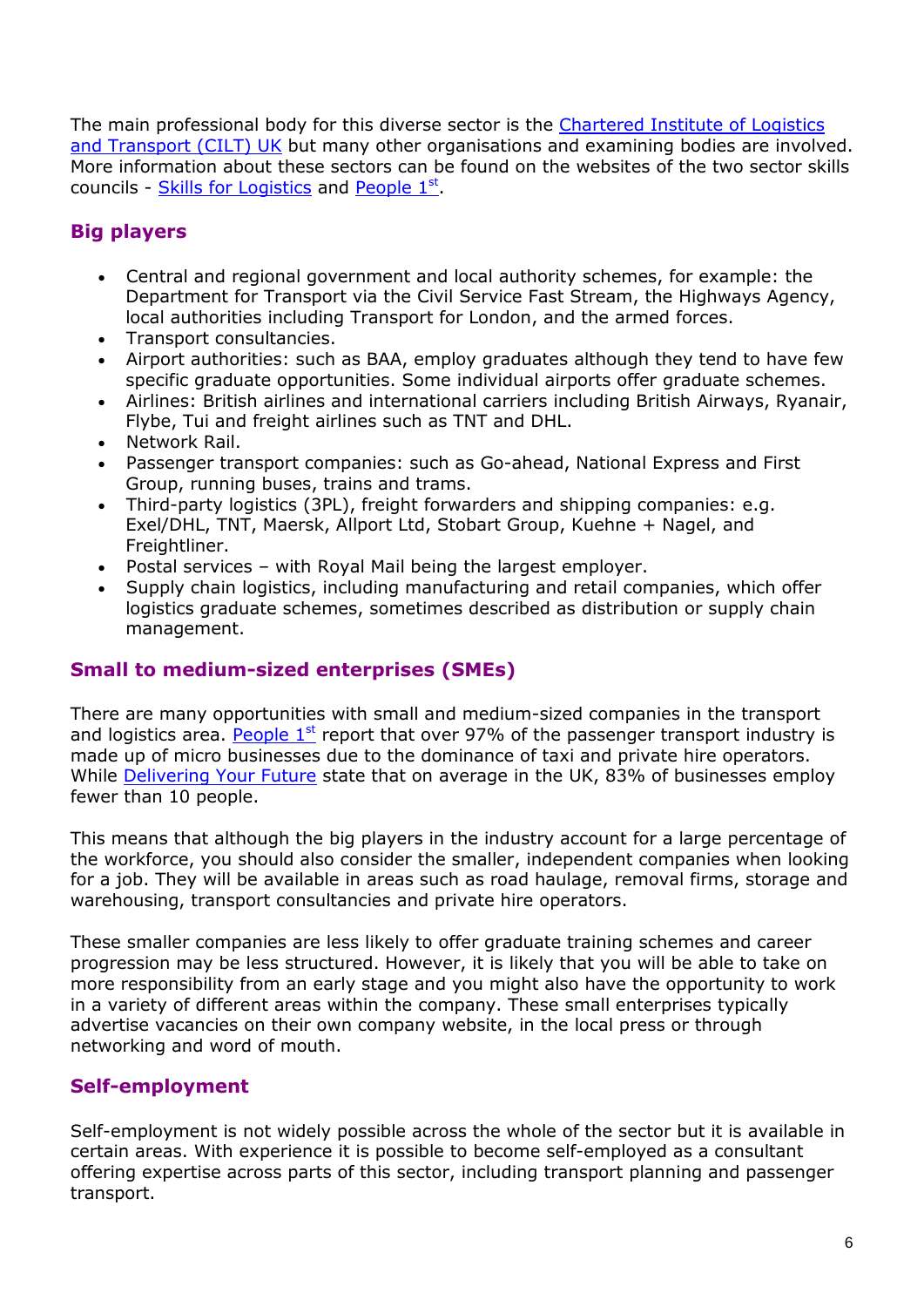## **Opportunities abroad**

It is possible to work for a passenger transport organisation, such as an airline, ferry or coach company and to work, at least some of the time, in one or several countries.

It will be easier to find work in the European Union where there are no visa restrictions but roles in other countries are possible, especially if you work for a company with a worldwide presence.

British transport planners are valued across the globe, as other increasingly congested countries try to grapple with burdens on their travel networks and devise integrated transport solutions or improve their basic infrastructure.

An increasing number of manufacturing, retail and third-party logistics (3PL) organisations are expanding into other parts of the world with large distribution centres or stores. This is most significant in Europe (particularly the newer member states in Eastern Europe), the Middle and the Far East but also includes other global regions. Examples of international companies include Kuehne + Nagel, a global logistics provider that has 900 locations across 100 countries; CEVA Logistics, a global supply chain management company with facilities in over 170 countries; Freightliner, a leader in rail freight which operates in the UK, Poland and Australia; and DHL which operates in the international express and logistics industry and links more than 220 countries and territories worldwide.

Not surprisingly, the areas with most activity tend to be those experiencing the fastest economic development.

The transport sector in Europe plays a significant role in its economic development and there are increasing moves to make Europe's freight and passenger movements more integrated both in terms of modes and country.

Around the world, transport is seen with varying degrees of importance. Small, densely populated countries such as Singapore invest heavily in public transport systems, whereas the private car is seen as a right in the US and investment in public transport is low.

#### **Will my qualifications be recognised?**

The [European Higher Education Area \(EHEA\)](http://www.ehea.info/) aids the transferability of qualifications across the 49 countries which are involved in it. The Bologna Process aims to standardise qualifications so that any UK qualification can be easily compared to others from participating countries.

You can also contact [ENIC-NARIC](http://www.enic-naric.net/) for information on the recognition of your qualifications in other countries.

Many of the professional qualifications, such as charterships and the certificates and diplomas offered by the [Chartered Institute of Logistics and Transport \(CILT\) UK](http://www.ciltuk.org.uk/) will be recognised overseas.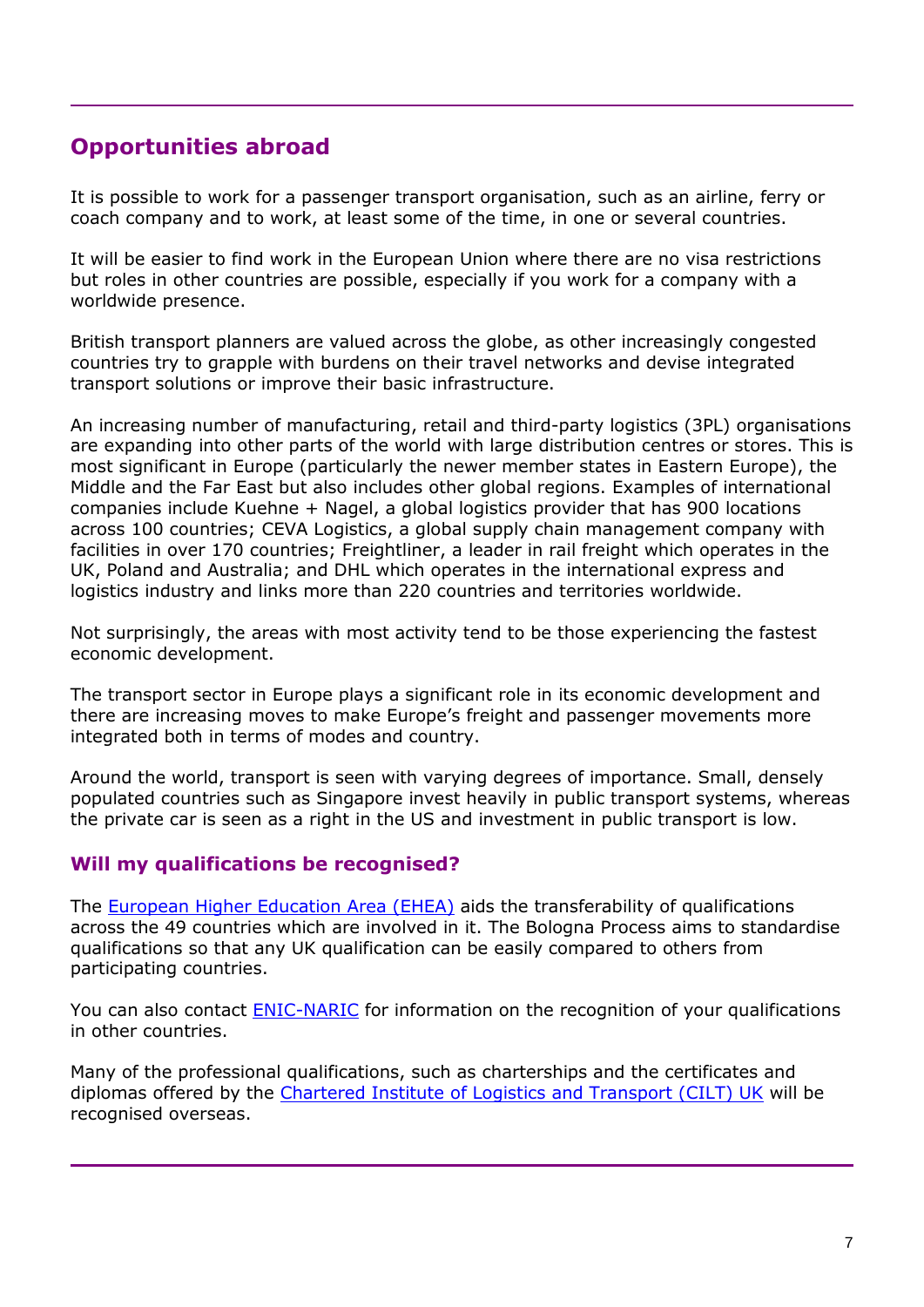## **Future trends**

The main issues within transport and logistics are concerned with reducing congestion and environmental impact, supporting the economy, improving accessibility and public transport, and improving safety and security.

#### **Sustainability and economy**

Transport and logistics companies need to be looking for ways to develop sustainable services that cause less harm to the environment while also saving costs. This is a big task especially with rising fuel costs and passengers and customers wanting an improved service without having to pay more.

Certain schemes do exist to help with this and companies are looking at their own solutions. The Fleet Operation Recognition Scheme (FORS), established by Transport for London, aims to help and encourage operators to work towards a safer, greener and more efficient haulage system. Having started in London, other regions are now looking at taking on this scheme.

Volvo has created an auto-pilot system for commercial vehicles that takes over gearchanges, throttle and brakes on gradients to ensure it is all handled in the most fuelefficient way. It is believed that this method could cut fuel consumption by up to 5%.

Meanwhile UPS has started to use plastic-bodied delivery trucks which are reported to be 40% more fuel efficient than their previous diesel trucks.

Aerospace companies are also looking at ways to make aircraft more fuel efficient due to the rise in fuel prices. Airbus has developed the A320neo (new engine option) and Boeing has developed the 737 Max, both of which incorporate new efficient engines that reduces the amount of fuel consumption and lowers operating costs and noise production.

Transport planners need to be aware of sustainability issues and need to consider matters such as social inclusion, air quality, crime and security.

Transport is a significant contributor of carbon dioxide emissions. This is likely to keep up the momentum for more sustainable forms of transport development and continuing research into production of cleaner fuels and vehicles.

The government has introduced the Local Sustainable Transport Fund which is delivering over £1billion of investment into sustainable travel across England. It hopes to demonstrate that economic growth and carbon reduction go hand in hand.

### **Legislation**

Public Private Partnerships (PPP) are where a public sector authority and private sector company have a contract to provide a certain service together. This type of privatisation is increasing in transport as it is a way of funding large-scale initiatives. Now virtually all of the bus industry is privately owned and the National Air Traffic Services (NATS) and the Channel Tunnel Rail Link (CTRL) are also PPPs.

The way that freight is transported is subjected to increasingly complex international legislation. There is potential for more pressure to source 'local' products to reduce the carbon footprint and use alternatives to road transport such as rail and waterways.